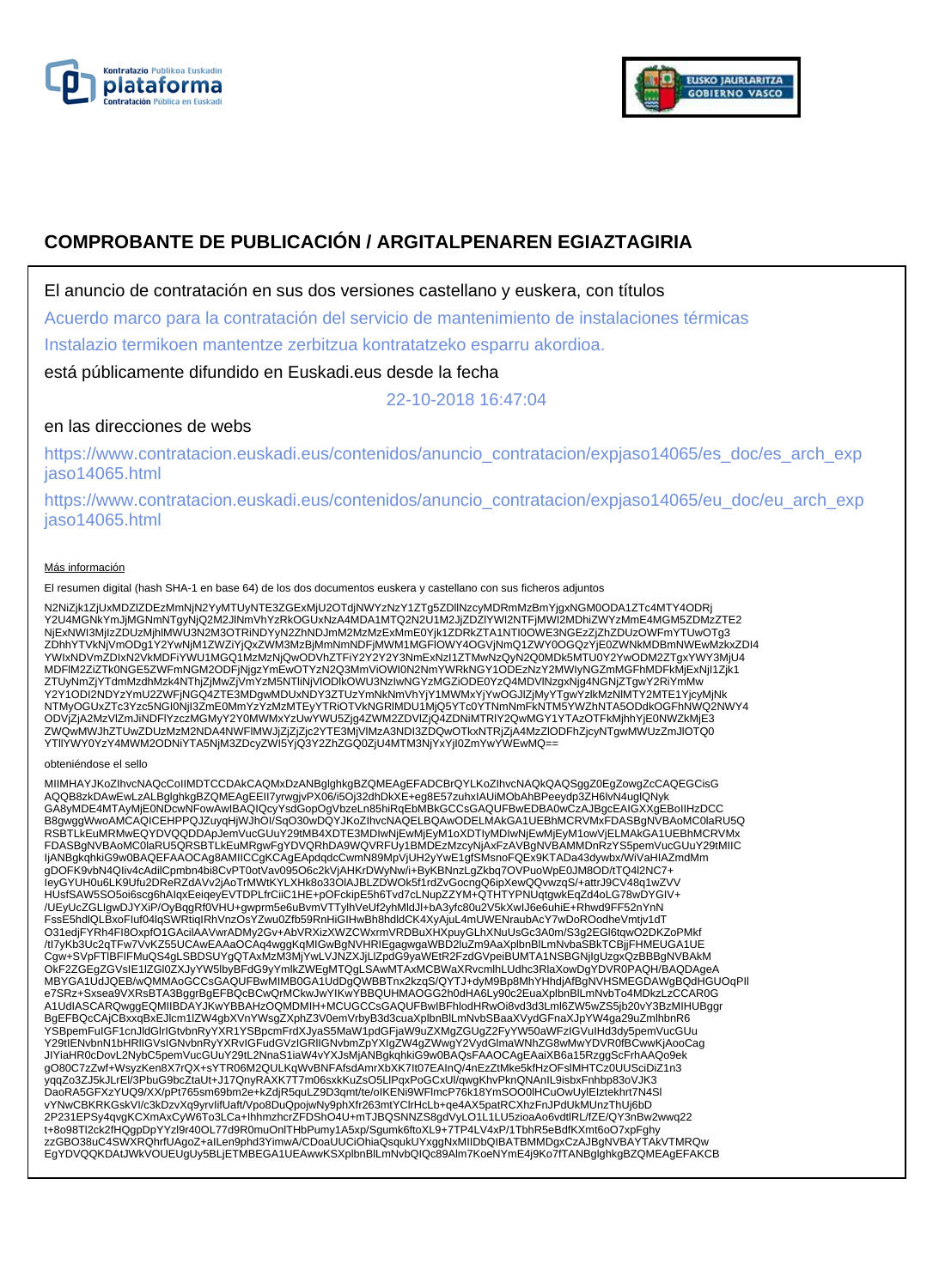



9zAaBqkqhkiG9w0BCQMxDQYLKoZlhvcNAQkQAQQwHAYJKoZlhvcNAQkFMQ8XDTE4MTAvMiE0NDcwNFowLwYJKoZlhvcNAQkEMSIE IOcqwxPX3+De+CCgDJFvifRLq3mi11LJ0XnmPbyHmF3GMIGJBgsqhkiG9w0BCRACLzF6MHgwdjB0BCDNdwo7pQBbrD9u8p5/pMe+ oe9BvlISU1baDdGPBFySGTBQMDykOjA4MQswCQYDVQQGEwJFUzEUMBIGA1UECgwLSVpFTIBFIFMuQS4xEzARBgNVBAMMCkl6ZW5w ZS5jb20CEHPPQJZuyqHjWJhOl/SqO30wDQYJKoZlhvcNAQEBBQAEgglAh399QXvpS6Hy38vh2fCnOEl41qltfp3OJYVqHOnVXb3x 7Jpnlv+rVsq3aWMwA1KMGbeh4K7lasOpKqh06YwwHP0L2TtSnLXREY8AGKIWi7TT8KaoH9sDhJ01xVtY0dwOH7A5biYHc1aXJ34m UoxSd8X4YxSF2W43xUETpcc49Pt/4YtxU1gu27CFL44qlqQHM8b7sgGyR5A0dLFwtkR8WdYRZwQ595C6akk+8A6VcrVel3118Z97 35ijtd2K6LxnWMR6CZXT5cLd1O6RQqpQt+vdM0DU3qdMmxU7tQzjoGKlaBWp3YgkdDB35g3OMkJiw81bTkyyTvyV5bUSO/NF/Ydx<br>e+/ZnmFOg7J83Bh9oyDTfQuflMkicvK+rSQcwgcho9TNplXglBPktNKyhjXuiGvTK7TQlWQWrqyBW3A/jwnLy6wHKo7cu/hjdcXP r8r0BnYh6psnKZr9PEyN+GOE8m9fjHaVfPJhne1YPAeOr8FSRFe6iNJ9DdQ1oGhN8NT8OeVPARIkcn5UnaF9vxJvou1y6n9tCpDh K9H8fsLo85CvkSJ49gRmkOG9eilc4nsNDBj4oTUYsnOflkdV/bBzFzRLF5jpmy0npgL1acS0bVIO9QRGmh/4DXLtmAATHNZo4Ycw oZoa5OPII++4fCkOmitCkQIUdfNHSojV5xZnYGo=

Kontratuaren iragarkia, gaztelaniaz eta eskaraz, izenburuekin

Acuerdo marco para la contratación del servicio de mantenimiento de instalaciones térmicas

Instalazio termikoen mantentze zerbitzua kontratatzeko esparru akordioa.

Euskadi.eus webgunean argitaratzen da data honetatik

2018-10-22 16:47:04

## web hauen helbideetan

https://www.contratacion.euskadi.eus/contenidos/anuncio\_contratacion/expjaso14065/es\_doc/es\_arch\_exp iaso14065.html

https://www.contratacion.euskadi.eus/contenidos/anuncio\_contratacion/expjaso14065/eu\_doc/eu\_arch\_exp jaso14065.html

### Informazio gehiago

Bi dokumentuen (euskara eta gaztelania) laburpen digitala (hash SHA-1, 64 oinarriarekin), erantsitako fitxategiekin

N2NiZjk1ZjUxMDZIZDEzMmNjN2YyMTUyNTE3ZGExMjU2OTdjNWYzNzY1ZTg5ZDllNzcyMDRmMzBmYjgxNGM0ODA1ZTc4MTY4ODRj<br>Y2U4MGNkYmJjMGNmNTgyNjQ2M2JlNmVhYzRkOGUxNzA4MDA1MTQ2N2U1M2JjZDZIYWI2NTFjMWI2MDhiZWYzMmE4MGM5ZDMzZTE2 NjExNWI3MjIzZDUzMjhlMWU3N2M3OTRiNDYyN2ZhNDJmM2MzMzExMmE0Yjk1ZDRkZTA1NTI0OWE3NGEzZjZhZDUzOWFmYTUwOTg3 ZDhhYTVkNjVmODg1Y2YwNjM1ZWZiYjQxZWM3MzBjMmNmNDFjMWM1MGFIOWY4OGVjNmQ1ZWY0OGQzYjE0ZWNkMDBmNWEwMzkxZDI4 YWIxNDVmZDIxN2VkMDFiYWU1MGQ1MzMzNjQwODVhZTFiY2Y2Y2Y3NmExNzI1ZTMwNzQyN2Q0MDk5MTU0Y2YwODM2ZTgxYWY3MjU4 MDFIM2ZiZTk0NGE5ZWFmNGM2ODFjNjgzYmEwOTYzN2Q3MmViOWI0N2NmYWRkNGY1ODEzNzY2MWIyNGZmMGFhMDFkMjExNjI1Zjk1 ODVIZIA2MzVIZmJiNDFIYzczMGMVY2Y0MWMxYzUwYWU5Ziq4ZWM2ZDVIZiQ4ZDNiMTRIY2QwMGY1YTAzOTFkMihhYiE0NWZkMiE3 OU VEHALUM UNIVERSITYI ATTA TURE UNIVERSITYI VALTALUM UNIVERSITYI TAIMU UNIVERSITYI TAASTI NIVIII TUOMAANILES<br>TUVQWMWJhZTUwZDUzMzM2NDA4NWFIMWJjZjZjc2YTE3MjVIMzA3NDI3ZDQwOTkxNTRjZjA4MzZIODFhZjcyNTgwMWUzZmJIOTQ0<br>YTIIYWY0YzY4

denboran digitalki zigilatu zuena

#### zigilua lortzen

MIIMHAYJKoZIhvcNAQcCoIIMDTCCDAkCAQMxDzANBglghkgBZQMEAgEFADCBrQYLKoZIhvcNAQkQAQSggZ0EgZowgZcCAQEGCisG AQQB8zkDAwEwLzALBglghkgBZQMEAgEEII7yrwgjvPX06/i5Oj32dhDkXE+eg8E57zuhxIAUiMObAhBPeeydp3ZH6lvN4uglQNyk GA8yMDE4MTAyMjE0NDcwNFowAwIBAQIQcyYsdGopOgVbzeLn85hiRqEbMBkGCCsGAQUFBwEDBA0wCzAJBgcEAIGXXgEBoIIHzDCC ERGWIND MARCHER MAN WARD AND MANUSIUM OF THE RESEARCH OF THE RESEARCH OF THE BINOCAL MANUSIUM CONTROL AND BOUNDARUS AND RESEARCH AND RESEARCH AND RESEARCH AND RESEARCH AND RESEARCH AND RESEARCH AND RESEARCH AND RESEARCH AN FDASBgNVBAoMC0laRU5QRSBTLkEuMRgwFgYDVQRhDA9WQVRFUy1BMDEzMzcyNjAxFzAVBgNVBAMMDnRzYS5pemVucGUuY29tMIIC ljANBgkqhkiG9w0BAQEFAAOCAg8AMIICCgKCAgEApdqdcCwmN89MpVjUH2yYwE1gfSMsnoFQEx9KTADa43dywbx/WiVaHIAZmdMm gDOFK9vbN4Qliv4cAdilCpmbn4bi8CvPT0otVav095O6c2kVjAHKrDWyNw/i+ByKBNnzLgZkbq7OVPuoWpE0JM8OD/tTQ4l2NC7+ IeyGYUH0u6LK9Ufu2DReRZdAVv2jAoTrMWtKYLXHk8o33OIAJBLZDWOk5f1rdZvGocngQ6ipXewQQvwzqS/+attrJ9CV48q1wZVV HUsfSAW5SO5oi6scg6hAlqxEeiqeyEVTDPLfrCiiC1HE+pOFckipE5h6Tvd7cLNupZZYM+QTHTYPNUqtgwkEqZd4oLG78wDYGIV+ /UEyUcZGLIgwDJYXiP/OyBqgRf0VHU+gwprm5e6uBvmVTTylhVeUf2yhMldJl+bA3yfc80u2V5kXwlJ6e6uhiE+Rhwd9FF52nYnN FssE5hdlQLBxoFluf04lqSWRtiqIRhVnzOsYZwu0Zfb59RnHiGIHwBh8hdldCK4XyAjuL4mUWENraubAcY7wDoROodheVmtjv1dT<br>O31edjFYRh4Fl8OxpfO1GAcilAAVwrADMy2Gv+AbVRXizXWZCWxrmVRDBuXHXpuyGLhXNuUsGc3A0m/S3g2EGl6tqwO2DKZoPMkf /tl7yKb3Uc2qTFw7VvKZ55UCAwEAAaOCAq4wggKqMIGwBgNVHRIEgagwgaWBD2luZm9AaXplbnBlLmNvbaSBkTCBjjFHMEUGA1UE